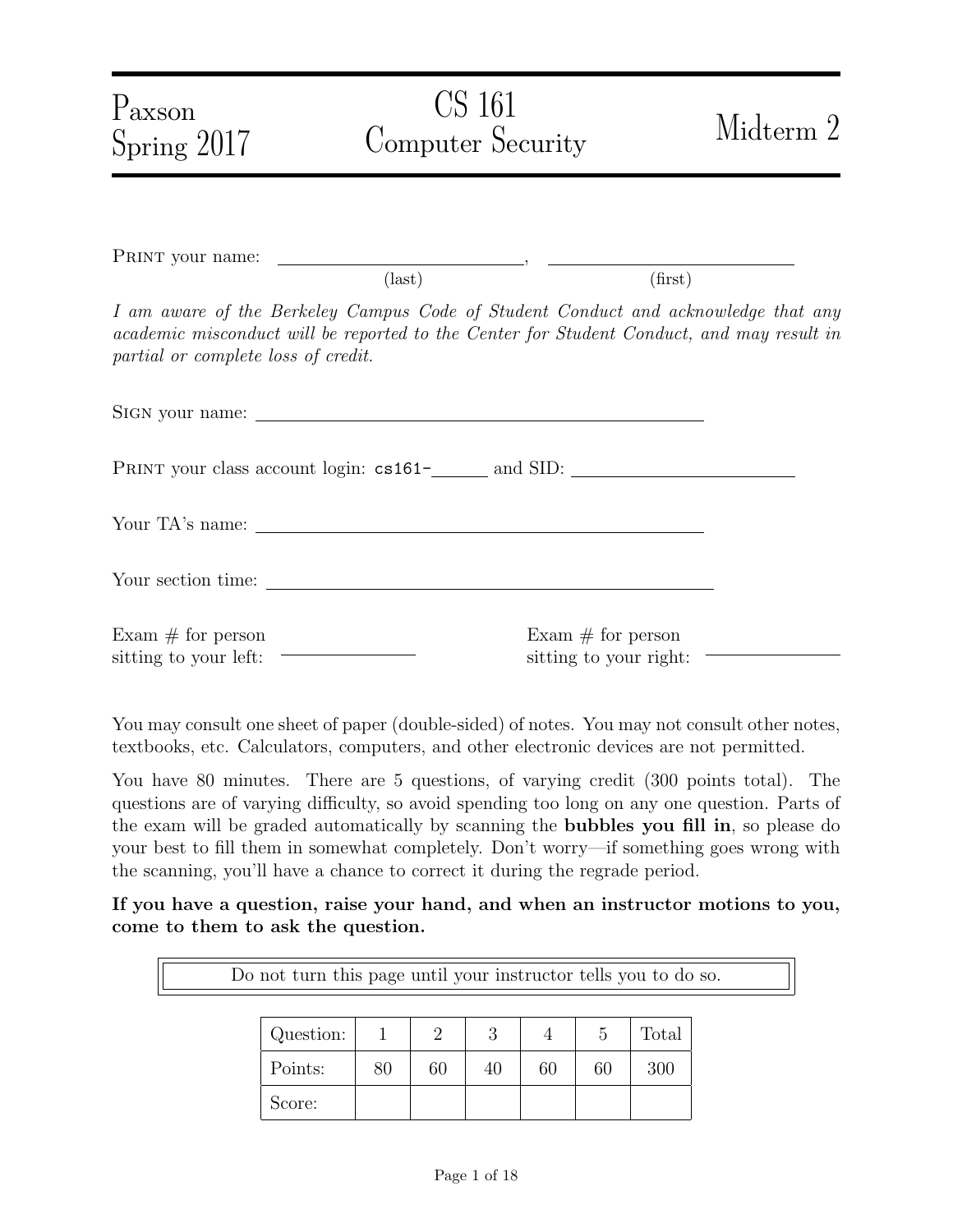# Problem 1 True/False (80 points)

For each of the following, FILL IN THE BUBBLE next to True if the statement is correct, or next to False if it is not. Each correct answer is worth 4 points. Incorrect answers are worth 0 points. Answers left blank are worth 1 point.

(a) Public key encryption is usually slower and has more overhead than symmetric key encryption.



(b) If Alice comes up with a new idea that she wants to patent, to prove that she was the one who came up with the idea she can generate a digital signature of a description of the idea.

○ True ● False

Solution: Digital signatures provide *non-repudiation*, which means that Alice cannot deny that she indeed signed some statement (except by arguing that her private key has been stolen). They do not provide "provenance," i.e., establishing that Alice is the original creator of some message that she signs, since she could have gotten the message from somewhere else.

(c) A cryptographic hash function is deterministic: given the same input, it always produces the same output.



(d) A block cipher is deterministic: given the same input and key, it always produces the same output.



(e) Alice and Bob share a symmetric key  $K$ , known to nobody else. Alice sends Bob a message  $m =$  "I owe you \$100" and attaches a MAC tag t computed using K and m. Bob can use m and t to prove to a third party that Alice sent m.

○ True ● False

**Solution:** Either Alice or Bob could have computed  $t$ , because they both know K. Furthermore, a third party cannot verify the tag without also knowing  $K$ .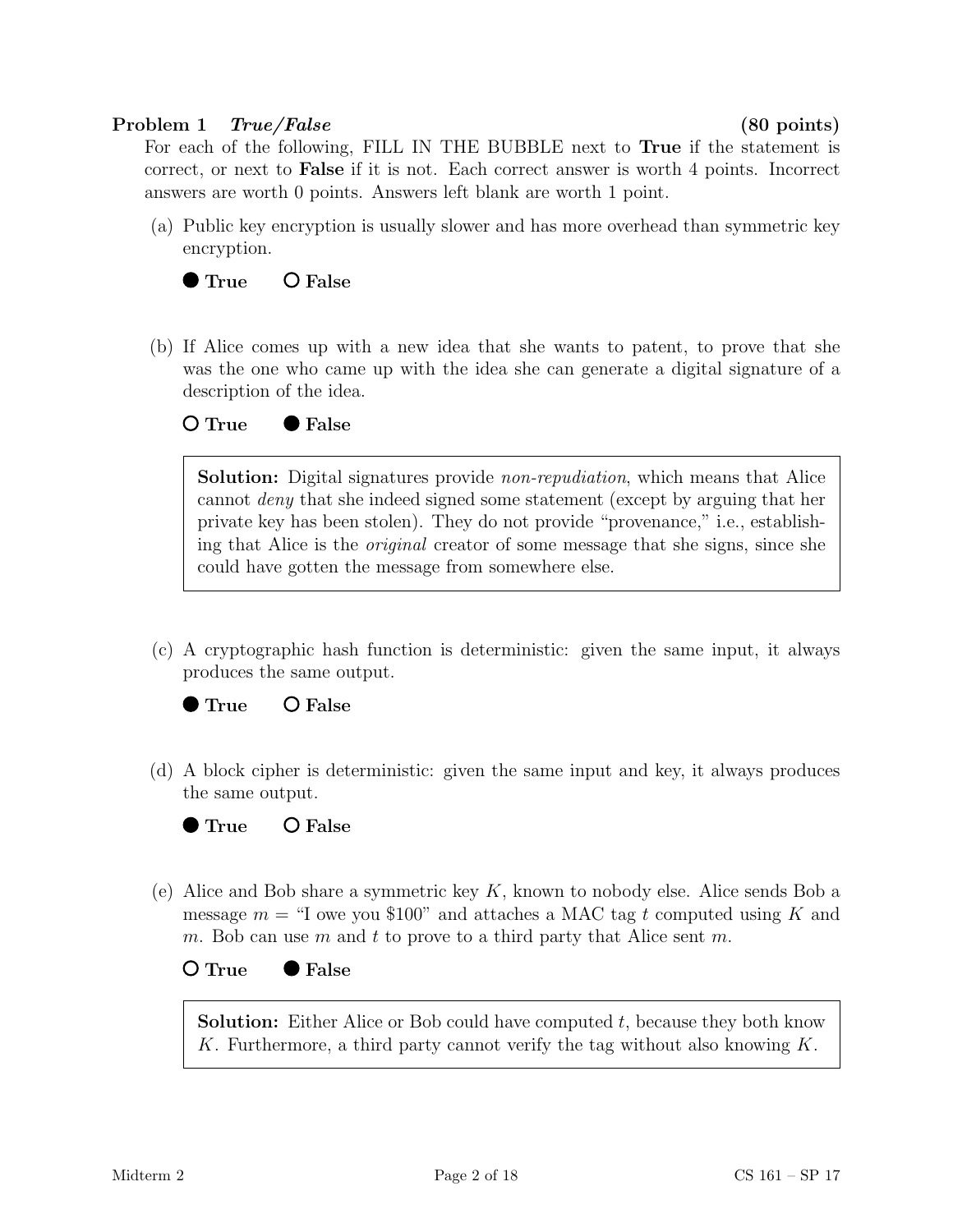(f) A Diffie–Hellman exchange is secure against a passive attacker (Eve) but not against an active attacker (Mallory).



(g) Suppose Alice has two secret keys,  $k_1$  and  $k_2$ . If she encrypts messages using AES-CBC encryption with  $k_1$ , then she can generate secure IV's by computing  $IV_i = \text{HMAC}(m_i, k_2)$ , i.e., the IV is the HMAC of the message  $(m_i)$  using secret key  $k_2$ .

## $O$  True  $\bullet$  False

Solution: HMAC is deterministic, so the same message will always produce the same IV, leading to deterministic encryption.

(h) For AES encryption, Alice should not use the same symmetric key to encrypt more than one message.

## $O$  True  $\bullet$  False

Solution: Our keyed cryptographic solutions (whether symmetric or publickey) are designed to allow repeated reuse of keys. This is important because keys take extra effort to create or share.

However, during the exam it became apparent that some students observed that the problem simply stated "AES" without specifying a block cipher mode. If one were to use AES without any accompanying mode, then to use it securely would require changing keys for each new message (where presumably each message is a single block). Given this ambiguity, we decided to remove the question, so it is worth 0 points. (Doing so also makes the point count for the True/False questions match what we originally intended, i.e., 20 questions totalling 80 points.)

(i) Given a random key, Alice can use AES-ECB to create a PRNG.

# $\bullet$  True  $\bullet$  False

**Solution:** Alice can just encrypt monotonically increasing counters  $(0, 1, 2...)$ to generate pseudorandom outputs. Since the counters never repeat, the output of AES with a random key is a series of pseudorandom blocks.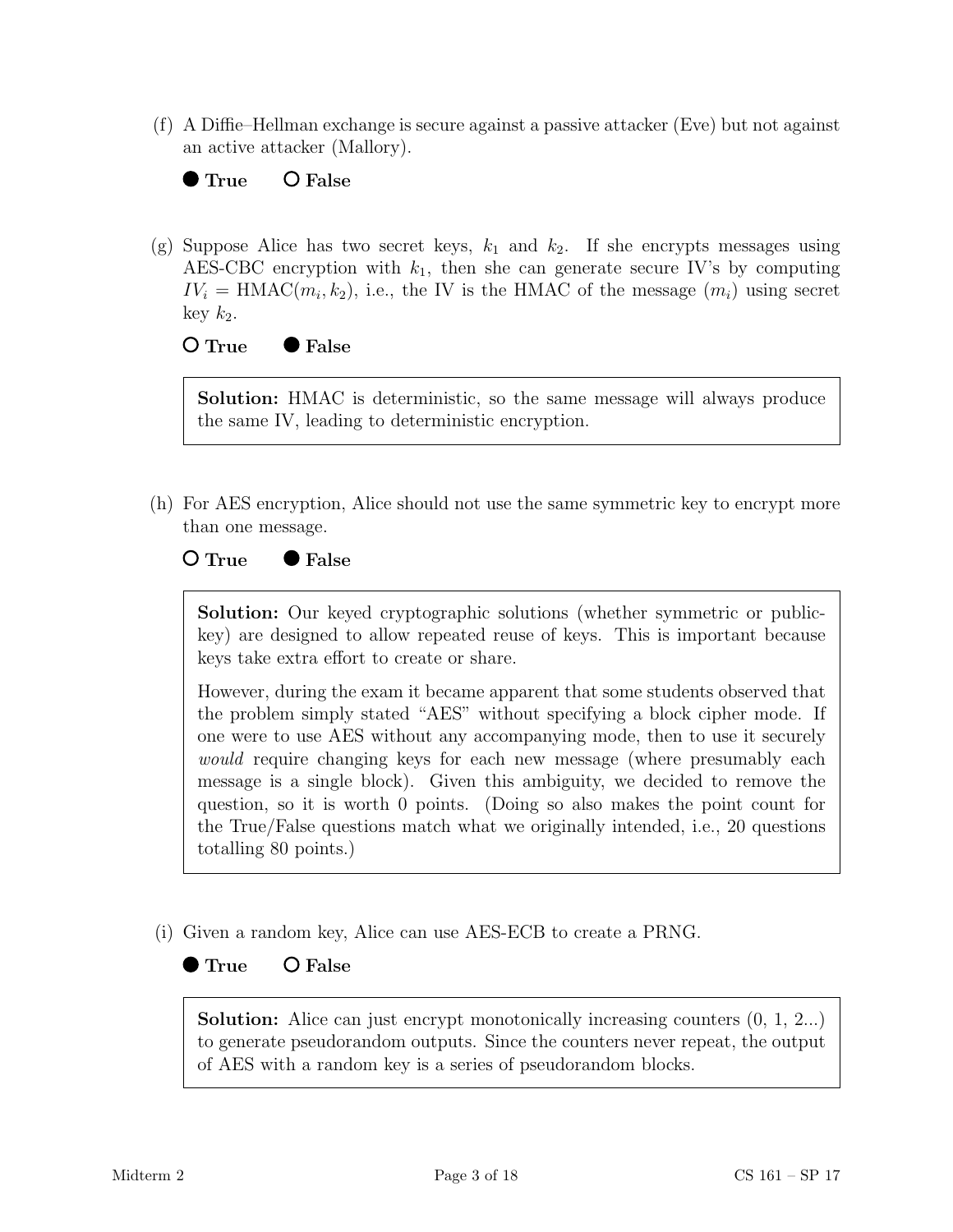(j) To communicate confidentially in the presence of an eavesdropper, Alice and Bob can use the Diffie-Hellman protocol to exchange RSA public keys that they then use for public key encryption.



Solution: The Diffie-Hellman protocol allows Alice and Bob to agree on a shared key for symmetric encryption. It does not provide keys to use for public key encryption.

(k) ISPs are obligated to verify the IP source address on any traffic entering their network.

 $O$  True  $\bullet$  False

(l) A useful property of fiber optic cables is that the technology fundamentally eliminates the possibility of eavesdropping.

 $O$  True  $\bullet$  False

(m) It's difficult for an off-path attacker sending IP packets with a spoofed source to view the responses to those packets.



(n) In the event where the domain-name-to-IP-address binding changes, the DNS server responsible for the given domain name sends invalidation messages to clients in order to flush their mappings.



Solution: DNS responses have expiration dates. It is the client's responsibility to flush expired mappings.

(o) Randomizing the DNS query identifier prevents an on-path attacker from spoofing DNS responses.

 $O$  True  $\bullet$  False

(p) If a laptop joining a WiFi network uses both DHCP and DNS, it will first use DHCP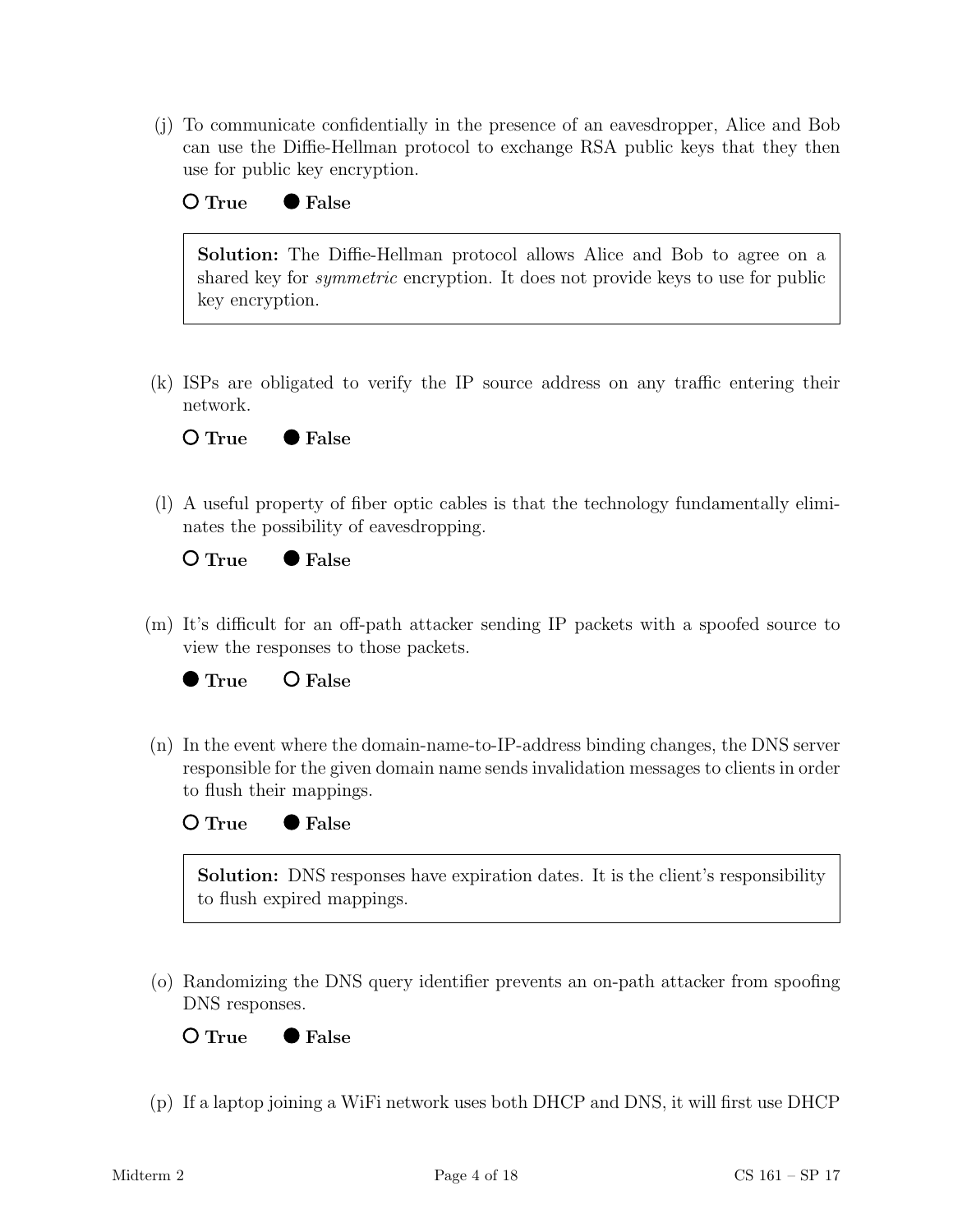before using DNS.

# $\bullet$  True  $\bullet$  False

(q) When establishing a TCP connection, the client and the server engage in a threeway handshake to determine the shared Initial Sequence Number they will both use for that connection.

# $O$  True  $\bullet$  False

Solution: In TCP, the client and the server each select their own ISN; they do not share an ISN.

(r) Hosts that use DHCP on a wired networking technology such as Ethernet are protected against possible DHCP spoofing attacks.



Solution: DHCP requests are sent using broadcast, regardless of networking technology.

(s) Source port randomization helps defend against an off-path attacker performing the Kaminsky DNS cache poisoning attack.

 $\bullet$  True  $\bullet$  False

Solution: An off-path attacker must resort to blind DNS response spoofing. By adding source port randomization, the likelihood of a correctly spoofed DNS response is significantly lower.

(t) "Bailiwick" checks in modern DNS resolvers will prevent a malicious name server responsible for foo.com from using the Additional fields in its DNS responses to poison cache entries for bar.com.



(u) If a WiFi network MyCoolWifi uses WPA2-Personal, and the administrator of the network chooses the network's password carefully so that it cannot be guessed, that will prevent an attacker who does not know the MyCoolWifi password from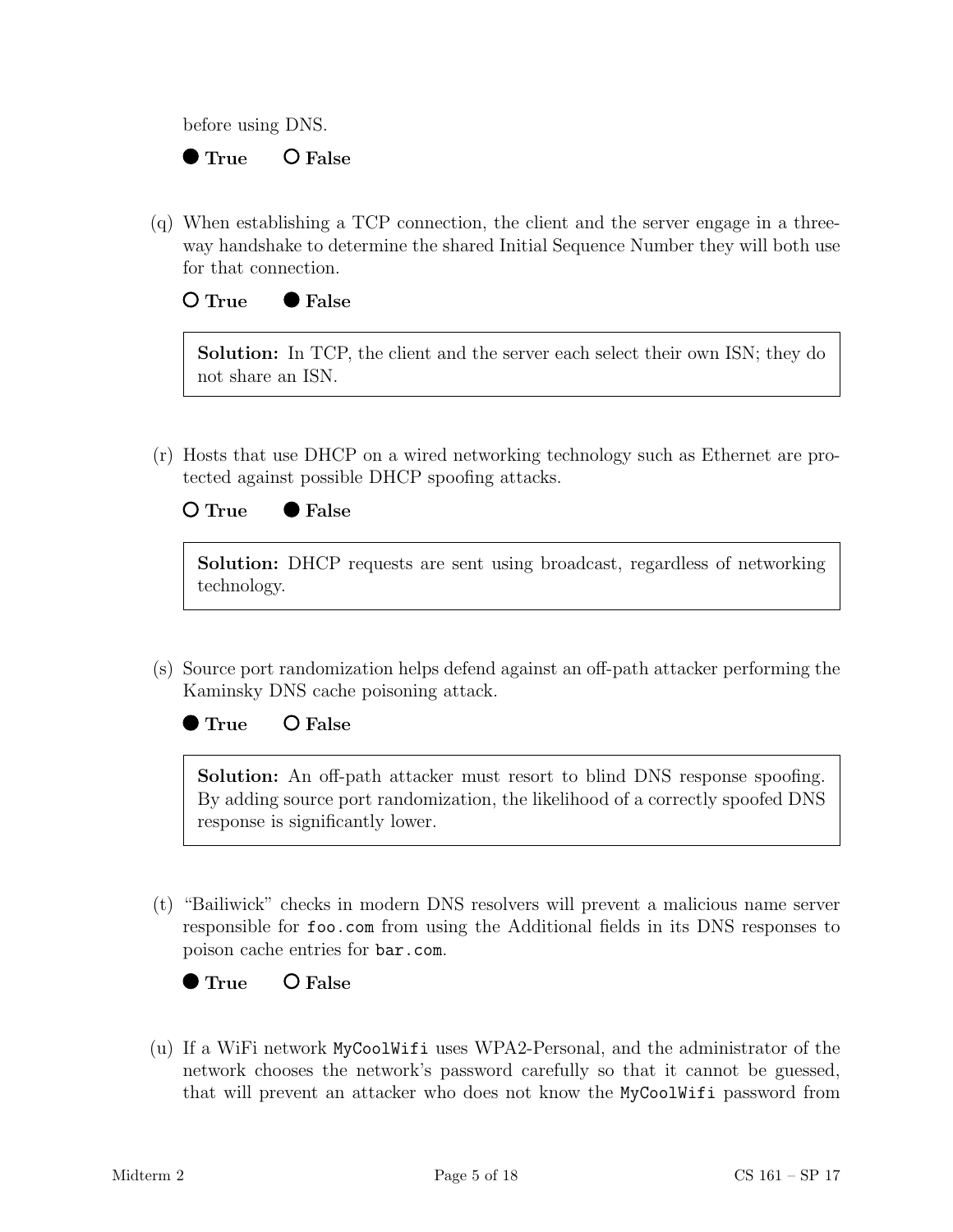successfully eavesdropping on messages sent by users who know the password and have joined MyCoolWifi.

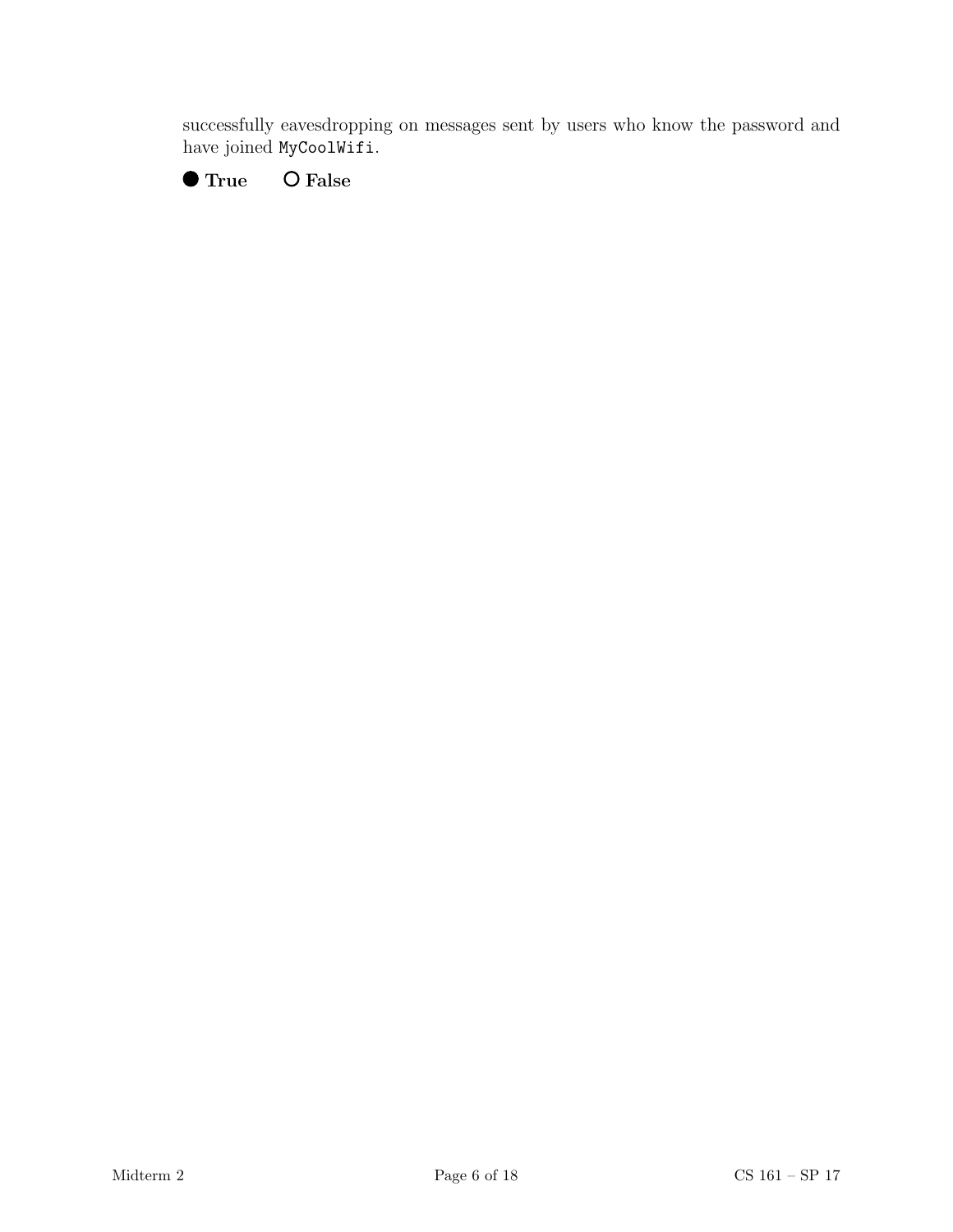## Problem 2 Short questions (60 points)

(a) (8 points) Let M be a message of size 64 bytes. Let  $C = \text{AES-CBC}_K(M); C$  does not include the IV. For which of the following values can a one-bit error in the value the receiver has for it potentially cause EVERY BLOCK to be decrypted incorrectly? Mark ALL that apply.

# $\overline{OC}$  O IV  $\bullet K$  O None of these

Solution: First, observe that when using AES, a 64-byte message will result in 4 plaintext blocks, since AES is a 128-bit (16 byte) block cipher.

A single-bit error in the ciphertext can only affect one of the 4 blocks of ciphertext. A corrupted ciphertext block will always cause its corresponding plaintext block to fail to decrypt properly. With CBC, the ciphertext block is also used to decrypt the next plaintext block (via XOR'ing with the AES decryption of the next ciphertext block). However, the effects of the corrupted ciphertext block will not extend further, given that the other ciphertext blocks do not have errors. Thus, at most 2 of 4 blocks will decrypt incorrectly.

If the transmitted IV has a single-bit error, then that will result in an incorrect decryption of the first block of plaintext, since it's computed as the XOR of the IV with the AES decryption of the first cipherblock. However, neither the IV nor the first block of plaintext is used in subsequent decryptions, so in this scenario only 1 of the 4 blocks will decrypt incorrectly.

If the key has a single-bit error, then when decrypting all of the AES operations will fail to produce the correct value, so every block will decrypt incorrectly.

(b) (8 points) Let M be a message of size 64 bytes. Let  $C = \text{AES-CTR}_K(M); C$  does not include the nonce. For which of the following values can a one-bit error in the value the receiver has for it potentially cause EVERY BLOCK to be decrypted incorrectly? Mark ALL that apply.

 $\mathsf{O}\,C$   $\bullet$  Nonce  $\bullet$  K  $\bullet$  None of these

Solution: In this scenario, a single corrupted block of ciphertext will only affect the decryption of the corresponding plaintext block. For both encryption and decryption, the ciphertext/plaintext block pairs are isolated (this is why it's easy to parallelize both encryption and decryption for CTR mode). So only 1 of the 4 blocks will decrypt incorrectly.

If the transmitted nonce has an error, however, that will mar the decryption of every plaintext block, since for all of them, the nonce (along with the varying counter) is input to AES encryption to produce the pseudo-random value needed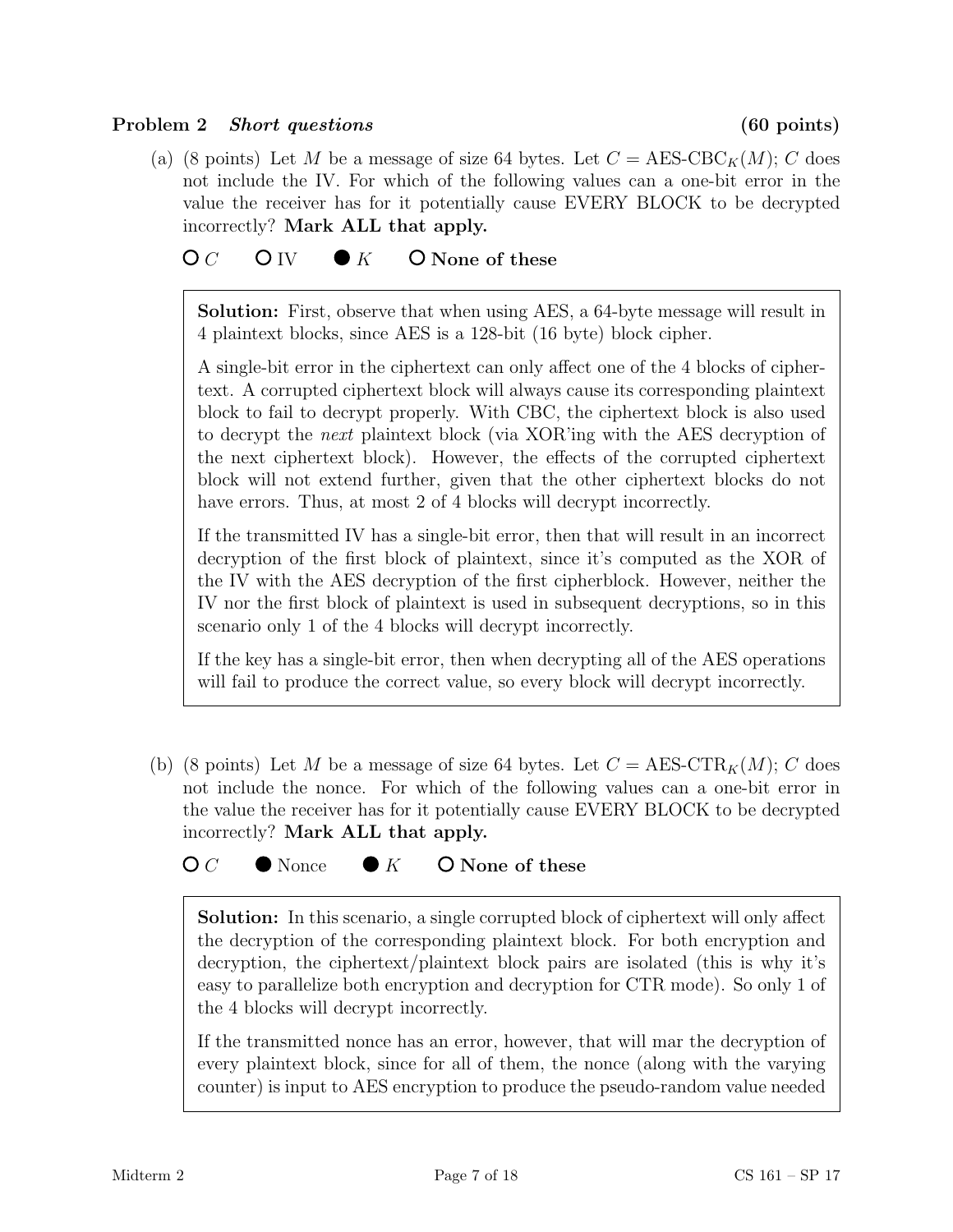to XOR with the ciphertext to recover the plaintext. Thus, every block will decrypt incorrectly.

As in the first problem, if the key has a single-bit error, then every stage of decryption will fail.

- (c) (12 points) Let  $M = M_1||M_2$  be a message of size exactly 2 blocks (where  $M_i$  are the blocks of  $M$ ). Assume that Alice shares a secret key k with Bob. Alice encrypts M using AES-ECB, and computes  $C = C_1||C_2$ . She then computes a tag  $t = F_k(C)$ , and sends  $(C, t)$  to Bob. Which of the following choices for F would allow Bob to detect if an attacker tampers with C? Mark ALL that apply.
	- $\mathsf{O} \ \ F_k(C) = \text{MAC}_k(C_1) \ || \text{MAC}_k(C_2)$  $\mathsf{O}$   $F_k(C) = \text{MAC}_k(\text{MAC}_k(C_1))$

$$
\bullet \quad F_k(C) = \text{MAC}_k(C_1 \mid C_2) \qquad \qquad \bullet \quad C \quad F_k(C) = \text{MAC}_k(C_1 \oplus C_2)
$$

 $F_k(C) = \text{MAC}_k(C_2 \mid C_1)$ 

None of these

**Solution:**  $F_k(C) = \text{MAC}_k(C_1)$  ||  $\text{MAC}_k(C_2)$  fails because an attacker can extract the separate values  $MAC_k(C_1)$  and  $MAC_k(C_2)$ . The attacker can then construct an alternative message  $M' = M_2||M_1$ , with a ciphertext of  $C' = C_2||C_1$ , and provide a corresponding tag of  $\mathrm{MAC}_k(C_2)$  ||  $\mathrm{MAC}_k(C_1)$ .

 $F_k(C) = \text{MAC}_k(C_1 \mid C_2)$  is sound because the MAC covers the entire ciphertext, with each element distinctly represented.

 $F_k(C) = \text{MAC}_k(C_2 \mid C_1)$  is also sound because the MAC covers the entire ciphertext, with each element distinctly represented, even though it is computed in a manner that seems a bit quirky.

 $F_k(C) = \text{MAC}_k(\text{MAC}_k(C_1))$  fails because it does not protect the  $M_2$  portion of the original message. The attacker can provide the ciphertext  $C' = C_1||C'_2$ , for some  $C_2' \neq C_2$ , plus the original tag, and Bob will have no way to detect the alteration. (In this scenario, the attacker may have difficulty knowing what value of  $C_2'$  will decrypt to a useful alternative message; but the problem simply asks for whether the attacker can alter the ciphertext without Bob discerning that fact.)

 $F_k(C) = \text{MAC}_k(C_1 \oplus C_2)$  has a problem similar to the first scheme. The attacker can construct  $M' = M_2||M_1$ , providing the ciphertext  $C' = C_2||C_1$ , and the same tag will validate  $M'$  since  $C_1 \oplus C_2 = C_2 \oplus C_1$ .

(d) (12 points) Alice wants to encrypt messages using the CTR mode of operation, but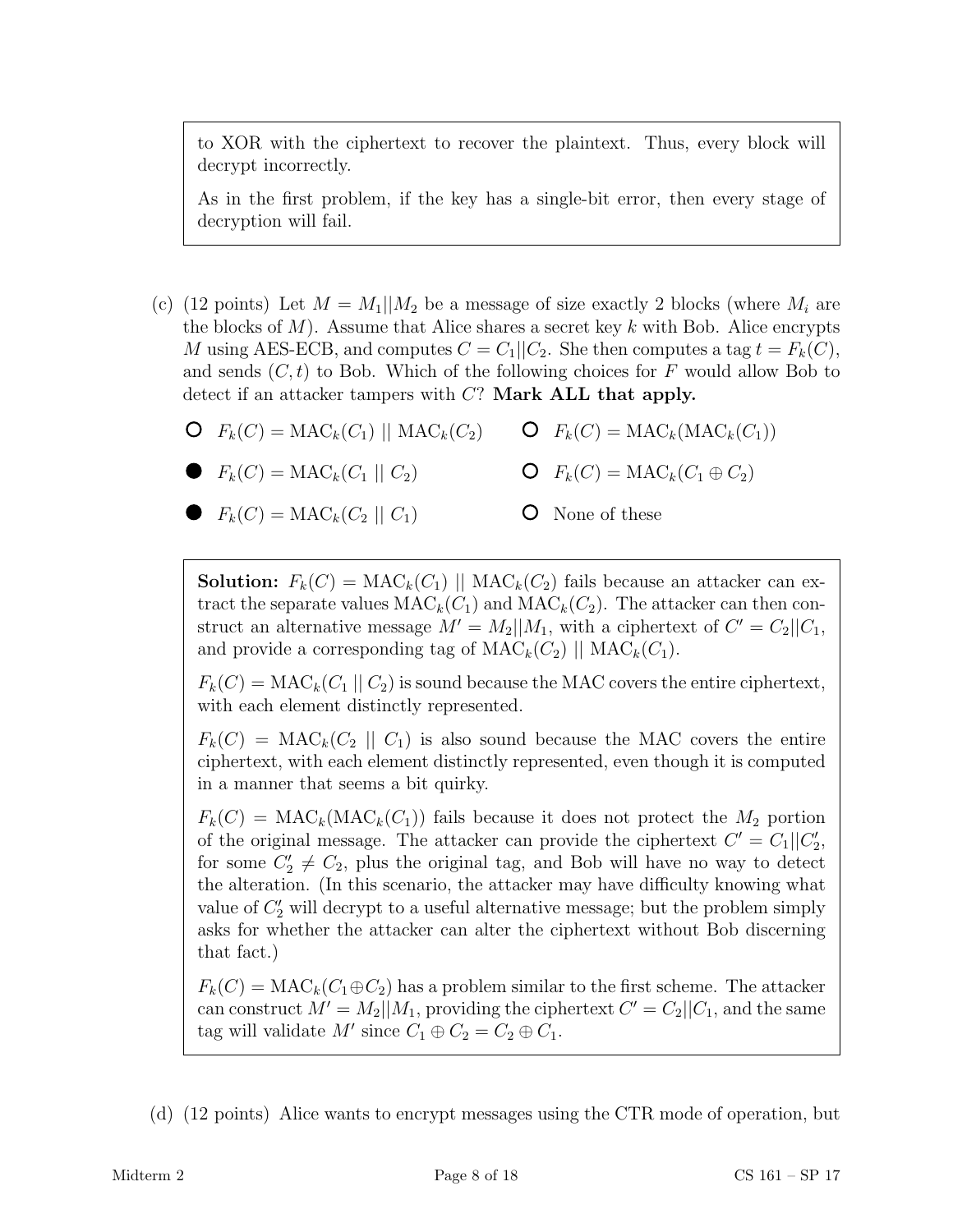instead of using AES, she wants to use some other keyed function  $F$ . Which of the following properties must  $F$  necessarily have to allow Alice and Bob to exchange messages securely? Mark ALL that apply.

- The size of the input and output strings must be equal
- Unless one has knowledge of the key, the output of  $F$  must appear indistinguishable from a random string of the same length
- F must be deterministic, i.e., the same input must always map to the same output
- $\mathsf{O}$  F must be invertible, i.e., given the output along with the key, it must be possible to obtain the corresponding input.

## Solution:

- 1. For security we need the output of  $F$  to appear to be a random string (per the next item). That property does not require that  $F$  produces output strings of the same size as its input. For example, a seeded pseudo-random number generator takes a small input (the seed) and produces a potentially very large pseudo-random output from it.
- 2. We need  $F$  to appear indistinguishable from a random string if one does not know the key; otherwise an attacker can learn something about the original message upon observing the ciphertext.
- 3. If  $F$  is not deterministic, then for CTR mode it will not be decryptable, since CTR decryption uses the encryption of F to recover the pseudorandom keystream to XOR with the ciphertext.
- 4. While we usually think of our block cipher functions as needing to be invertible, for CTR mode this is not necessary, because as noted above CTR mode only uses the *encryption* functionality of  $F$ ; it does not ever use F's decryption functionality.

To receive any credit for the problem, answers needed to select both item 2 and item 3. Each is fundamental to understanding the viability of using CTR mode, with item 2 providing security and item 3 providing correctness.

(e) (8 points) RANK the following types of attackers according to which is strongest  $(rank=1)$ . An attacker of type A is stronger than an attacker of type B if A can succeed at any attacks that  $B$  can succeed at, plus  $A$  has additional attack capabilities that  $B$  does not. If two types of attackers have equal strength, then give them the same rank: either both as 1 (with the third, inferior type of attacker ranked as 2), or both as 2 (if the third type of attacker is superior to them, and thus ranked 1). If none of the attackers is strictly stronger than any of the others,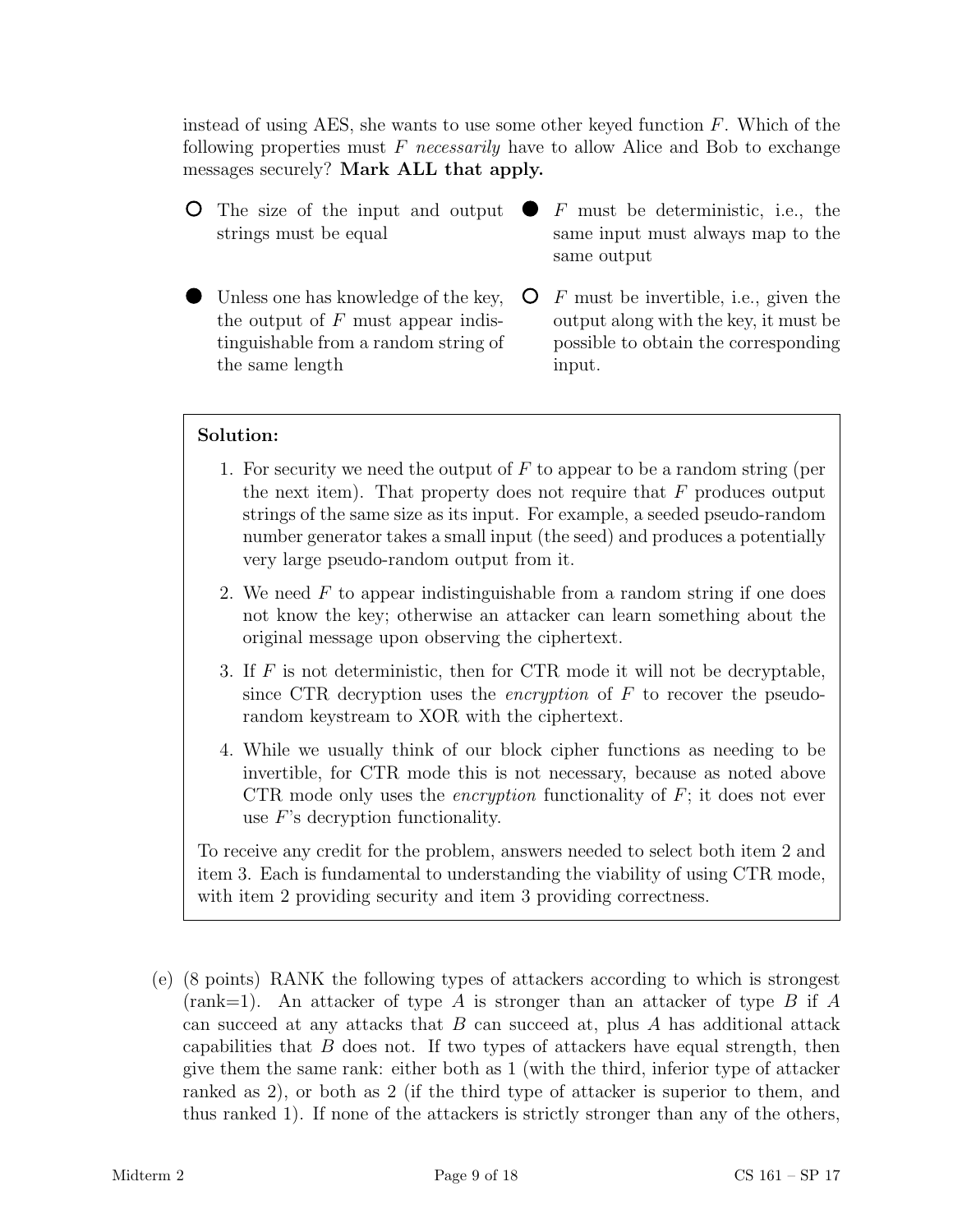give them all the same rank of 1.

1. Passive on-path attacker



# Solution:

- 1. MITM attackers can not only observe traffic like a passive attacker can, but can also modify communication-in-flight.
- 2. Passive on-path attackers can observe all communication, but cannot modify it.
- 3. Off-path attackers cannot observe communication.

When writing the problem, we meant "on-path" in its usual sense of "cannot intercept, but can observe," plus no further restrictions (so, able to spoof). This is the usual meaning of "on-path attacker." We added the term "passive" since in beta-testing we found a potential for confusion between on-path attackers and MITMs (or in-path attackers). In general, "passive" attackers do not only observe. Consider Eve-the-eavesdropper from our crypto discussions: she can't prevent messages from being delivered, but she can fake up her own messages, or replay earlier messages.

However, in grading we realized that the unfamiliar combination "passive onpath attacker" might be interpreted as an attacker who only watches. Such an attacker is still fairly strong. For example, they can steal any HTTP cookies, and if they collude with another party they can provide sequence numbers or identifiers for spoofing. On the other hand, an off-path attacker is weak: they can't see anything, and since they can't, they will have great difficulty launching a successful spoofing attack. We decided that students might view these two types of attackers as not fully comparable: each of them has a capability the other lacks. So we allowed for solutions that ranked them the same. However, we don't view it as defensible that an off-path attacker is stronger than a purely passive attacker, because the attacker's opportunities are severely limited.

(f) (12 points) Tyrion is trying to download the latest version of the Bearship web browser from its official website, caltopia.edu. However, the download from caltopia.edu is taking too long, so Tyrion logs onto FastTorrent, a file sharing service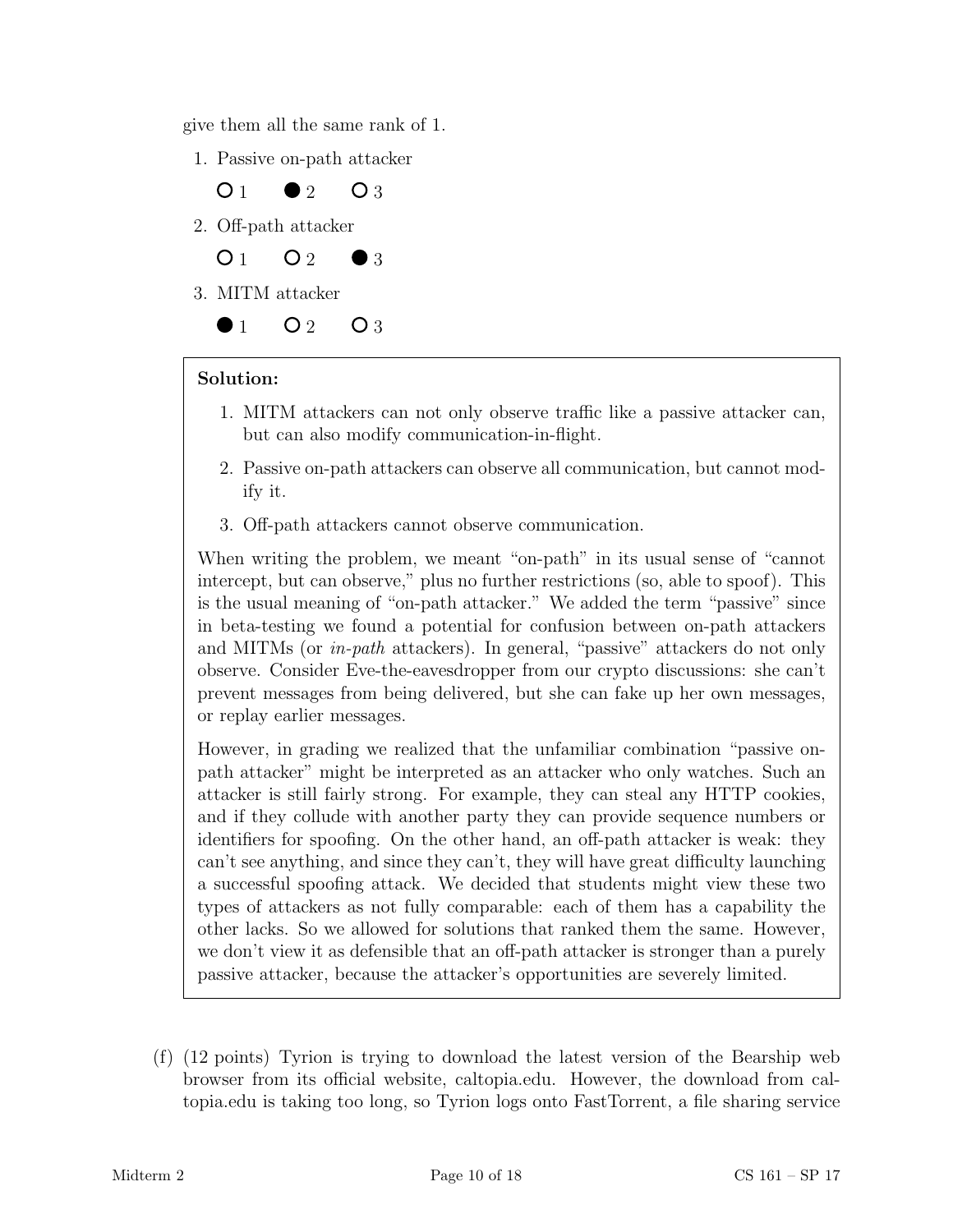where anyone can upload files for others to download. He searches for Bearship on FastTorrent and downloads the first file that's returned in the search results. Which of the following could caltopia.edu publish on their website to help users like Tyrion efficiently verify that the file they downloaded from a file-sharing service really is the Bearship browser, and not some malicious program? Efficiency means that if the browser is *n* bytes, the user does not have to download more than  $n + O(1)$ bytes. Assume that the caltopia.edu website is secure. **Mark ALL that apply.** 

- Publish a screenshot of Bearship's user interface Publish a secure hash (e.g., SHA-256) of the Bearship binary
- Publish a digital signature of the Bearship binary
- Publish a version of the Bearship binary encrypted using caltopia.edu's public key
- Publish a MAC, along with an asso-

ciated key, of the Bearship binary

Publish a version of the Bearship binary encrypted using AES, along with an associated key.

Solution: An attacker's malicious browser can provide whatever user interface the attacker desires, so it does not help Tyrion to know what to expect the UI to look like.

A digital signature, a secure hash, or a MAC along with the associated key all provide ways for Tyrion to verify he has downloaded the correct binary, given that the caltopia.edu website is secure (and thus the hash has not been tampered with, nor, for the MAC case, has the associated key).

Encrypting an *n* byte input produces an  $O(n)$ -byte output, whether done using symmetric key cryptography or public-key cryptography. Thus, for the user to confirm that they have a true copy of the browser, these schemes will require the user to download  $n + O(n)$  bytes, violating the efficiency requirement.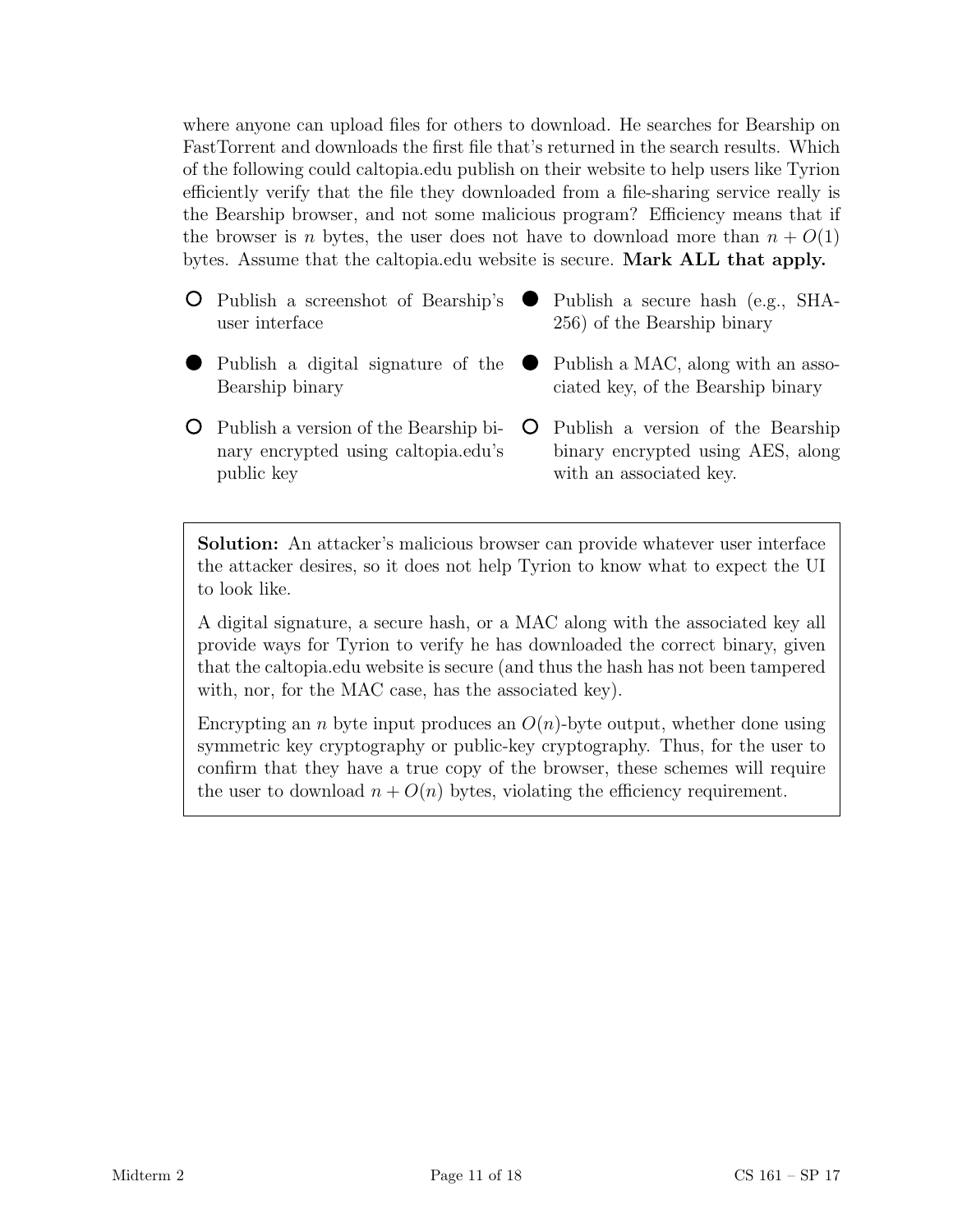# Problem 3 *Just How Brutal Does The Force Need To Be?* (40 points) Consider a secure hash function  $H$  that produces a 60-bit hash.

(a) Suppose that  $H(1)$  happens to hash to 0 (i.e., 60 zero bits). If you don't know anything further about  $H$  other than that fact and that it's a secure hash function, what is the probability that  $H(2)$  also hashes to 0?

**Solution:** Given that  $H$  is indeed a secure hash function, then we expect all outputs from it to be equally probable. Thus, the probability that any particular input hashes to a specific output is  $2^{-60}$ .

(b) What is the probability that  $H$  has at least one collision? Explain in 1 sentence.

Solution: The probability is 1 (i.e., it is certain).

Secure hash functions take arbitrarily large inputs and reduce them to a fixedsized output. Thus, the existence of collisions is guaranteed (in fact, an infinite number of collisions). Security comes from the fact that the output space is still so large that these collisions are hard to find.

(c) Suppose that commodity hardware can compute a single computation of H in 10 nanoseconds (=  $10^{-8}$  sec). Within an order of magnitude, how many years will it take for an attacker using a single system to find an x such that  $H(x) = y$ for a specific y? You can approximate one year as  $3 \cdot 10^7$  sec.

**Solution:** The attacker can try  $10^8$  values of x every second. There are about  $3 \cdot 10^7$  seconds in a year, so the attacker can try about  $3 \cdot 10^{15}$  values of x per year.

Since  $2^{10} \approx 10^3$ , to fully explore a 60-bit space requires  $\approx 10^{18}$  guesses. (It could be a bit more, since some guesses may produce collisions for values other than y.) If the attacker can try  $3 \cdot 10^{15}$  values per year, then to try  $10^{18}$  values will take about  $3 \cdot 10^2$  years. So about three centuries.

Full credit required providing a concrete value for the number of years, rather than simply an expression to evaluate it. The point of the problem was to be able to formulate a concrete estimate analogous to the lecture presentation of how to determine how long it would take to brute-force a 128-bit AES key. Writing down an expression for it is simple; being able to evaluate that in one's head (or with a bit of scratch paper, as available for the exam) to get an actual final number is a valuable skill. The importance of that distinction is why we spent class time walking through how to do it.

On the other hand, because such estimates are rough, we did not require an on-the-dot answer (indeed, above we only give a rough answer), and we did not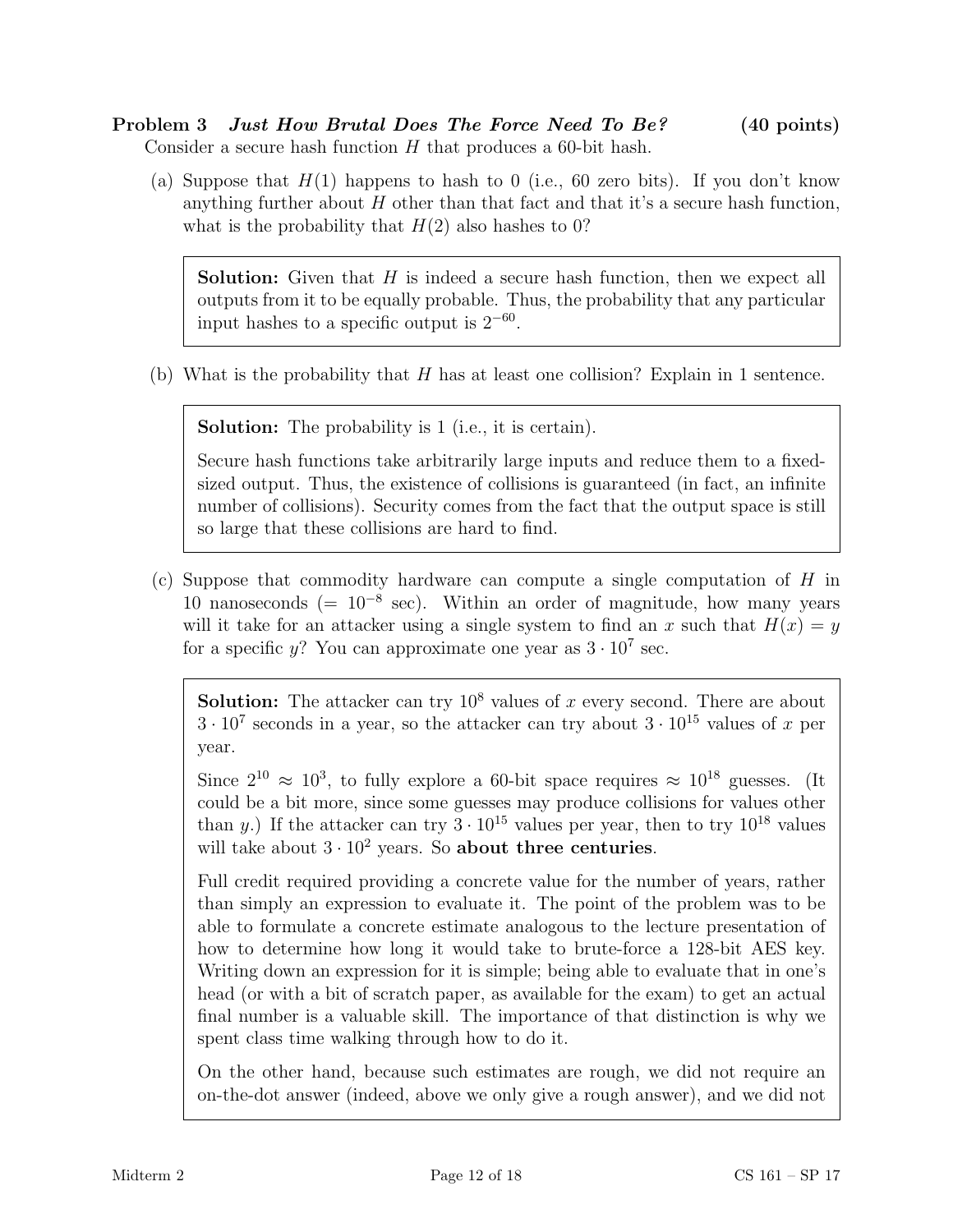concern ourselves with the distinction between 50% probability of success vs. near-certain probability of success. All of that was encompassed by asking for "within an order of magnitude," and any answer in the range of 100 to 1,000 years received full credit.

(d) Suppose now that a sustained form of Moore's Law means that after every year, H can be computed twice as quickly as for the previous year. (For this problem, assume that this acceleration happens discretely year-by-year, rather than being spread across a given year, as is actually more realistic.) Given this change, now about how many years will it take the attacker to find such an  $x$ ?

Solution: The previous problem developed that it will take about 300 years using a fixed rate of computations-per-second. Call that fixed rate  $Y_0$ , i.e., the rate of computations in Year 0. In a subsequent year  $i$ , we can compute  $2^i$  $2^i \cdot Y_0$  computations. Thus, we need to determine for what value of j does  $\sum_{i=0}^j 2^i \approx 300$ ? Since in general we have  $\sum_{i=0}^k 2^i = 2^{k+1} - 1$ , we get either  $j = 7$  $(2^{8} - 1 = 255)$  or  $j = 8$   $(2^{9} - 1 = 511)$ . We started our numbering at 0, so this means eight or nine years. Suddenly, the attack starts to become feasible!

Full credit required an answer in the range of 7.5 to 11 years or that was expressed as essentially  $log<sub>2</sub>$  of the answer for the previous part.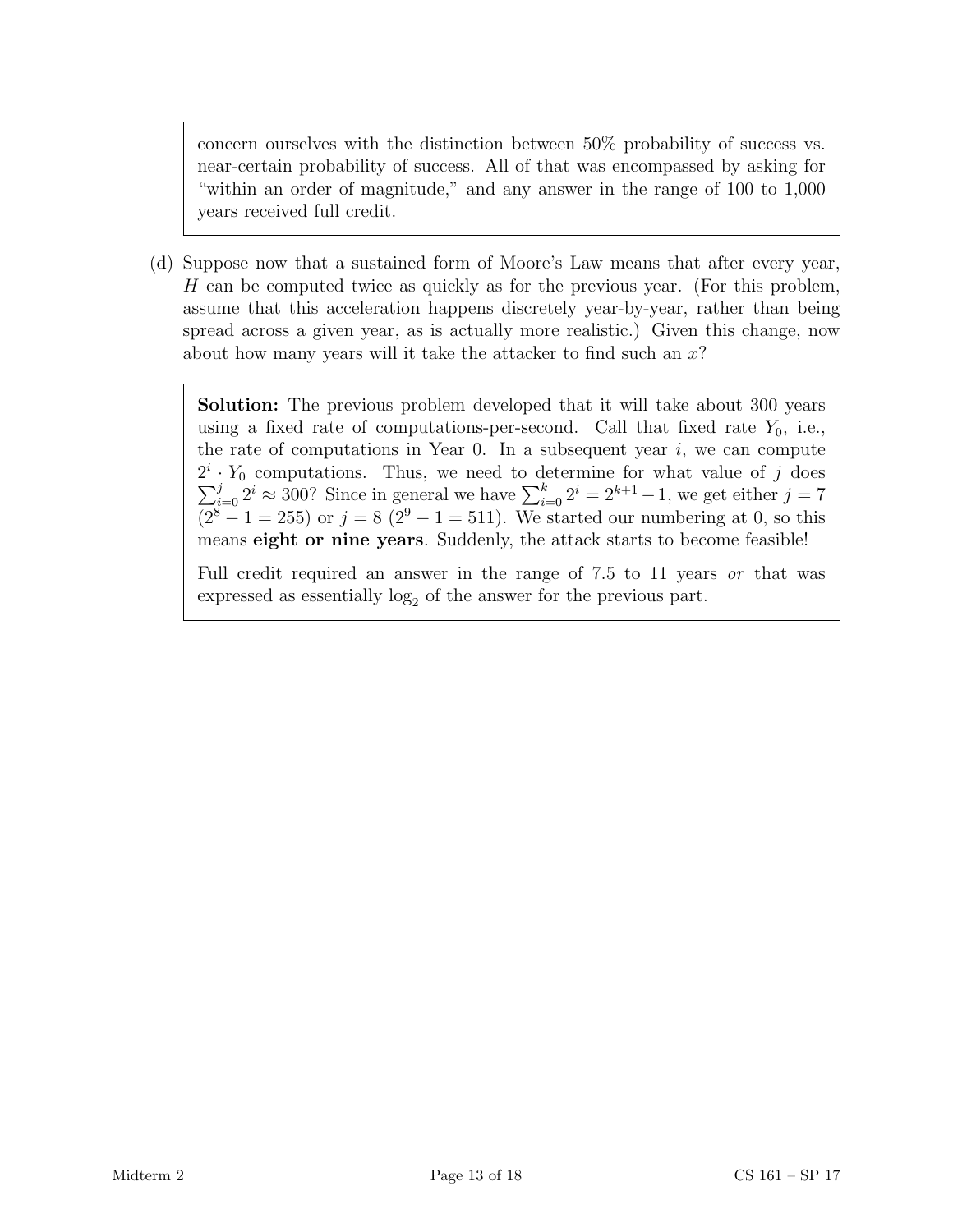# Problem 4 RST injection (60 points)

This problem concerns RST injection attacks.

(a) In ONE SENTENCE, explain the purpose of a RST injection attack: that is, what goal does an attacker try to accomplish by launching such an attack?

Solution: In a RST injection attack, the attacker aims to disrupt an existing TCP connection, causing it to prematurely terminate.

(b) What information is needed for an attacker to carry out a successful RST injection attack?

Solution: The attacker needs to know the target connection's 4-tuple (source and destination addresses and ports), and the current sequence number that the target expects to see from the spoofed source.

A common error was to indicate that the attacker needs to know both sequence numbers (used in each direction).

(c) Explain under what circumstances an off-path attacker can conduct a successful RST injection attack. If it is impossible for them to do so, explain why they cannot.

Solution: An off-path attacker can conduct a successful attack if they can somehow gather or infer the information specified in the previous question.

Alternatively, a solution that states that randomized ISNs make the attack infeasible is also acceptable.

(d) Suppose an attacker launches a RST injection attack against Alice. Are there situations in which Alice can detect that the attack has occurred? If YES, explain how she might do so. If **NO**, explain why it's not possible for her to do so.

Solution: The answer we had intended was: YES. When the attacker injects their spoofed traffic, they cannot prevent any traffic sent by Alice's legitimate peer (Bob) that's already in flight from also arriving. Thus, Alice can observe both the receipt of a RST purportedly from Bob (the attack), as well as additional traffic arriving from Bob. Such a pattern does not make sense for the benign situation that Bob's own system sent the RST.

However, in grading the problem we realized that some students interpreted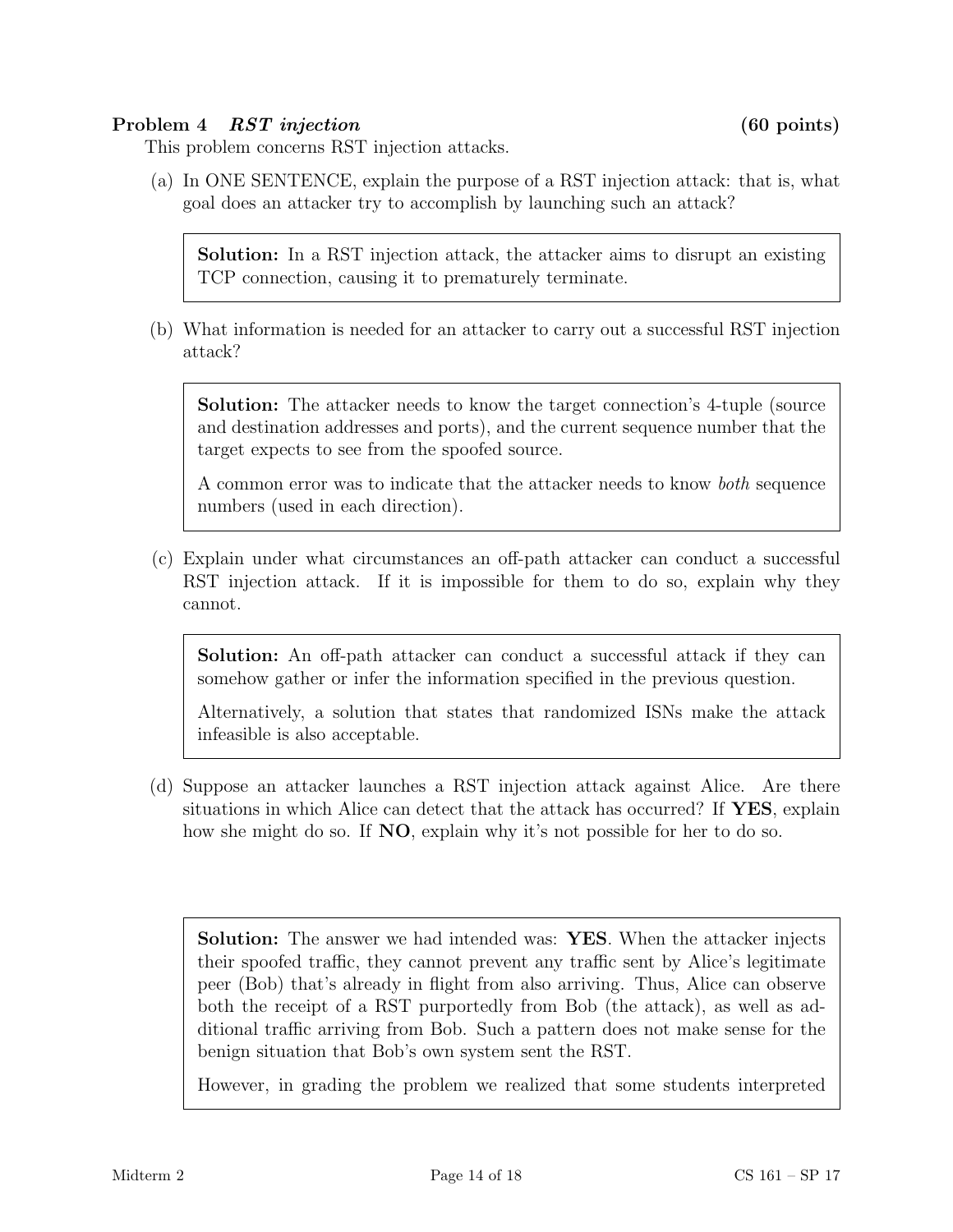it as whether Alice could detect the attack absent any additional activity; or whether there were other scenarios (such as Alice and Bob sharing information) that would enable Alice to detect the attack. Thus, we allowed full credit for either a YES or a NO answer if it indicated some sort of correct scenario or interpretation in support.

Simply answering YES or NO without any sort of viable explanation did not receive any credit, as such answers do not convey an understanding of how the attack manifests. Likewise, simply stating that Alice notices that the connection has terminated did not receive any credit, since by itself that does not enable Alice to distinguish between an attack and a benign failure.

(e) If Alice connects to a WPA2-Enterprise WiFi network, can an attacker successfully launch a RST injection attack against her? Explain why or why not.

Solution: Yes, Alice is still vulnerable. WPA2-Enterprise will prevent a local attacker from observing Alice's traffic. However, there can still be an eavesdropper elsewhere along the network path between Alice and Bob who can observe all of the information necessary to conduct a successful RST-injection attack against Alice.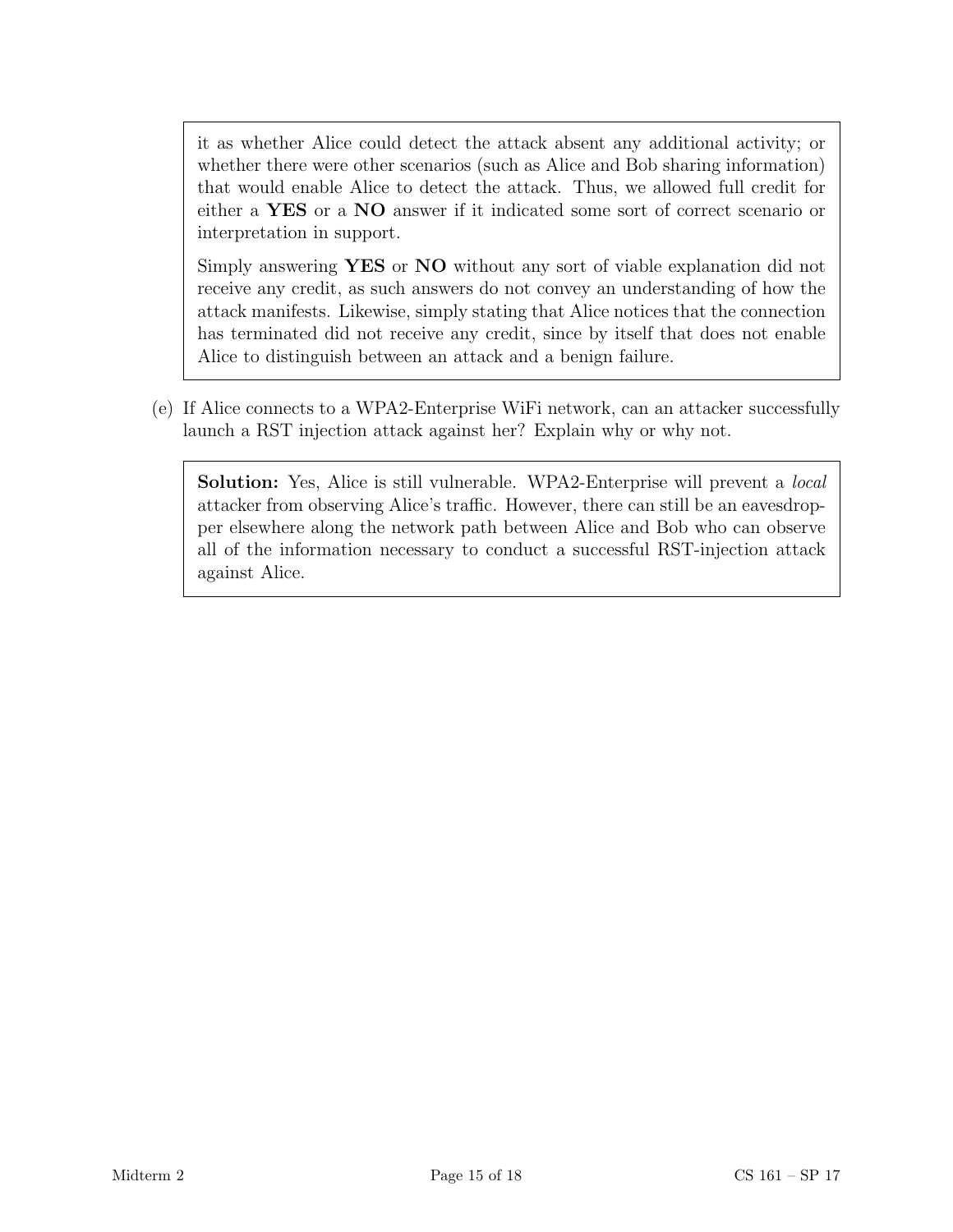### Problem 5 How do you keep a secret? (60 points)

Frodo is trying to send a series of secret messages to Galadriel. For this question, we will refer to Galadriel as G and Frodo as F.

(a) (30 points) Assume that G and F share a secret key k. Let THE-ALL-SEEING-EYE be a passive attacker who sees all messages sent by  $F$  to  $G$ .

For each encryption scheme below, select whether the encryption scheme is Secure or Insecure, and justify your answer in one or two sentences. A scheme is secure if, after observing all of the ciphertexts sent by  $F$ , THE-ALL-SEEING-EYE learns nothing about the contents of any plaintext message beyond the message's length.

- i. Encryption scheme:
	- 1. F sets  $IV = H$ (the current timestamp), where H is a cryptographically strong hash function, and the timestamp is produced with enough precision such that two separate encryptions will not use the same timestamp value.
	- 2. To send a new message  $m$ , F encrypts m using AES-CTR mode with IV and sends the resulting ciphertext.

Is this protocol secure against The-All-Seeing-Eye?

# $\bullet$  Secure  $\bullet$  Insecure

**Solution:** The IV will never repeat, and the use of  $H$  ensures that successive IV's do not have any apparent relationship with one another. The-All-Seeing-Eye has no control over the IV, and we're using CTR mode, so confidentiality is assured if we assume (as we usually do) that AES is a secure block cipher.

- ii. Encryption scheme:
	- 1. F computes  $p = H(k)$ , where H is a cryptographically strong hash function
	- 2. F stores a long-term counter x, which starts at 0 (assume no risk of overflow)
	- 3. Let n be the number of bits in  $k$ , and assume that for this question, all messages are exactly n bits long and p is also n bits long. To send a new message m, F increments x by one and computes  $s = \text{PRNG}(x)[1:n]$ , where s is the first n bits of a secure PRNG with a seed of  $x$ .
	- 4. F then computes  $k_x = p \oplus s$  and sends the ciphertext:  $c = m \oplus k_x$ .

Is this protocol secure against The-All-Seeing-Eye?

# O Secure ● Insecure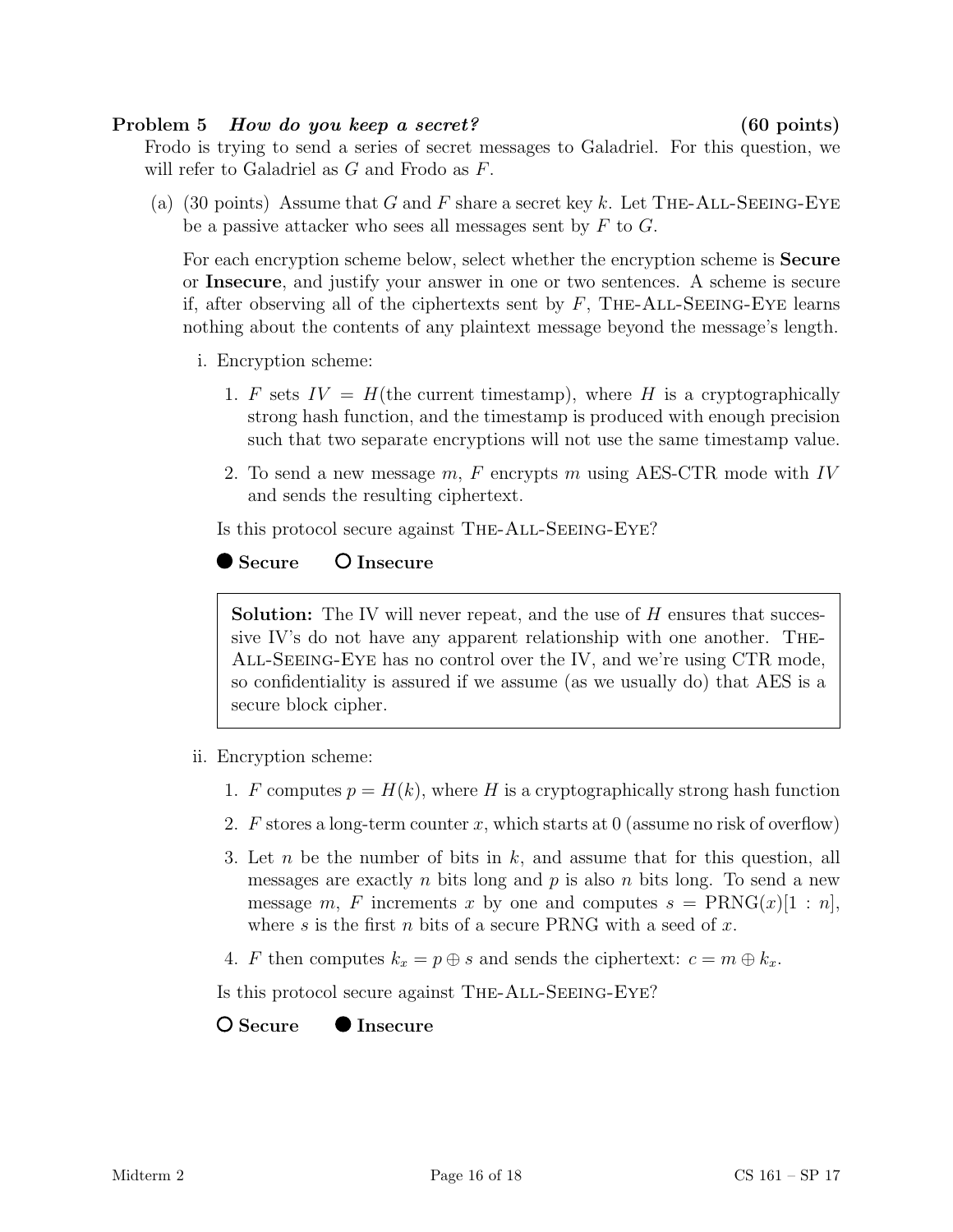Solution: PRNGs are deterministically computable, so they only provide pseudorandomness if the seed is unknown. Here, we're just seeding the PRNG with an incrementing counter, so THE-ALL-SEEING-EYE can easily compute that value and XOR it away from the ciphertext. That means that the ciphertext is just equal to  $c = m \oplus p$ , where p is a deterministic hash of the secret key; i.e., we have a many-time-pad usage.

- (b) (30 points) Now assume that instead of sharing a secret key,  $G$  and  $F$  have shared their public keys,  $K_G$  and  $K_F$ . They use these keys to exchange a new symmetric key using the following protocol:
	- 1.  $F \longrightarrow G$  :  $\{F, N_1\}_{K_G}$ <br>2.  $G \longrightarrow F$  :  $\{N_1, N_2\}_{K_G}$ 2.  $G \longrightarrow F$  :  $\{N_1, N_2\}_{K_F}$
	- 3.  $F \longrightarrow G$  :  $\{N_2\}_{K_G}$

In step 1,  $F$  generates a random nonce  $N_1$  and sends it to  $G$  along with his identity  $F$  (to identify himself to  $G$ ), after encrypting these with her public key.  $G$  responds in step 2 by generating a random nonce  $N_2$ , and sends it to F along with  $N_1$  (to prove that she possesses the private key  $K_G^{-1}$ ) after encrypting these with F's public key. F finally returns  $N_2$  encrypted with G's public key, to prove that he possesses the private key  $K_F^{-1}$ .

F and G now compute a new symmetric key as  $K = N_1 \oplus N_2$ , and encrypt all subsequent messages using K.

Frodo meets Mallory, and unfortunately doesn't know that Mallory is evil. Frodo decides to start a conversation with Mallory after obtaining her public key  $K_M$ . Mallory realizes that if Frodo initiates the same key exchange protocol with her, then she can do so with Galadriel while pretending to be Frodo. (Assume Mallory has obtained Galadriel's public key.)

- i. Fill in the blanks such that at the end of these steps, Galadriel thinks that she's exchanged a symmetric key  $K'$  with Frodo. Write down the value of  $K'$ .
	- (i)  $F \longrightarrow M : \{F, N_1\}_{K_M}$  (ii)  $M \longrightarrow G :$ (iii)  $G \longrightarrow M$  : (iv)  $M \longrightarrow F$  : (iv) (v)  $F \longrightarrow M$  : (vi)  $M \longrightarrow G$  : (vi) = (vi) = (vi) = (vi) = (vi) = (vi) = (vi) = (vi) = (vi) = (vi) = (vi) = (vi) = (vi) = (vi) = (vi) = (vi) = (vi) = (vi) = (vi) = (vi) = (vi) = (vi) = (vi) = (vi) = (vi) = (vi) = (vi) = (vi)  $K' =$ Solution: (i)  $F \longrightarrow M$  :  $\{F, N_1\}_{K_M}$  (ii)  $M \longrightarrow G$  :  $\{F, N_1\}_{K_G}$